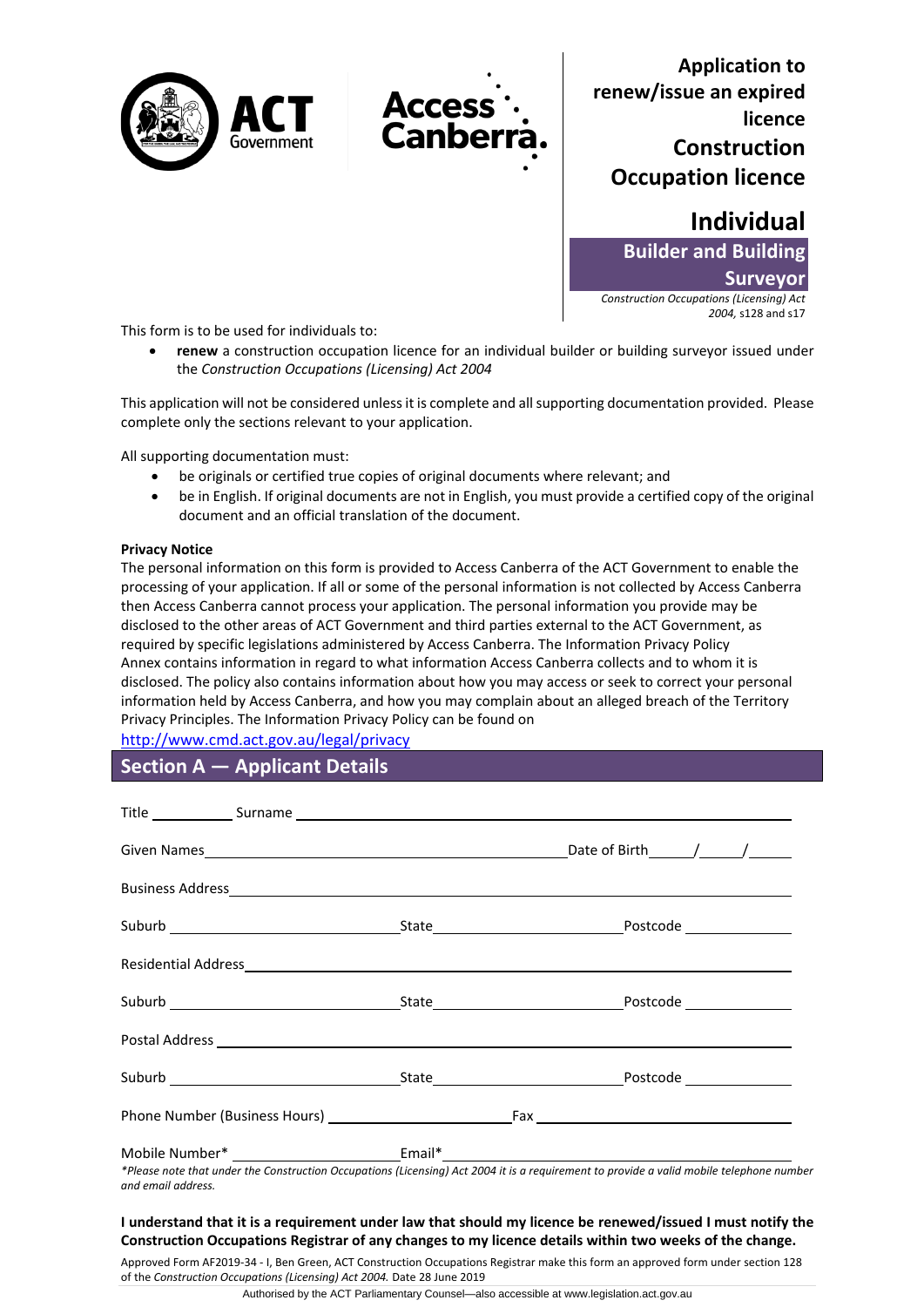## **Section B — Licence that has not expired**

#### **Do you currently hold an ACT Construction Occupation licence that has not expired?**

| $\vert$ Yes — licence number | expiry date |  |
|------------------------------|-------------|--|
| occupation                   | class       |  |

**No** — proceed to the next section if your licence has expired.

## **Section C — Licence that has expired**

Only in certain circumstances can your licence be issued again without the requirement of providing evidence of meeting all qualifications and experience.

**Option 1:** If you were licensed as a Builder (Class D) you are able to apply for the licence again without being required to provide evidence such as qualifications or experience for up to five (5) years from expiry, if your licence was not, or is not the subject of cancellation, suspension or refusal to renew, or surrendered or lapsed to avoid occupational discipline or another regulatory action including an assessment of eligibility.

**Did you hold one of the above ACT Construction Occupation licences listed in Option 1 that expired less than five (5) years prior to making the application, and the licence was not, or is not the subject of cancellation, suspension or refusal to renew, or surrendered or lapsed to avoid occupational discipline or another regulatory action including an assessment of eligibility, against you as a licensee?**

| $\vert$ Yes $\vert$ – licence number | expiry date |
|--------------------------------------|-------------|
| occupation                           | class       |

**No** – you will need to complete a new application for that occupation and provide the relevant qualifications/experience again.

| $\vert$ Option 2: | If you were licensed as a Building Surveyor (if the building surveyor is applying<br>before 1 September 2019) you are able to apply for the licence again without<br>providing qualification/experience evidence up to twelve (12) months from expiry,<br>if your licence was not, or is not the subject of cancellation, suspension or refusal |
|-------------------|-------------------------------------------------------------------------------------------------------------------------------------------------------------------------------------------------------------------------------------------------------------------------------------------------------------------------------------------------|
|                   | to renew, or surrendered or lapsed to avoid occupational discipline or another<br>regulatory action including an assessment of eligibility.                                                                                                                                                                                                     |

**Did you hold an ACT Construction Occupation licences in one of the ACT Construction Occupation licences listed in Option 2, which expired less than twelve (12) months prior to making the application, and the licence was not, or is not the subject of cancellation, suspension or refusal to renew, or surrendered or lapsed to avoid occupational discipline or another regulatory action including an assessment of eligibility, against you as a licensee?**

| $\forall$ es — licence number | expiry date |
|-------------------------------|-------------|
| occupation                    | class       |

**No** — you will need to complete a new application for that occupation and provide the relevant qualifications/experience again.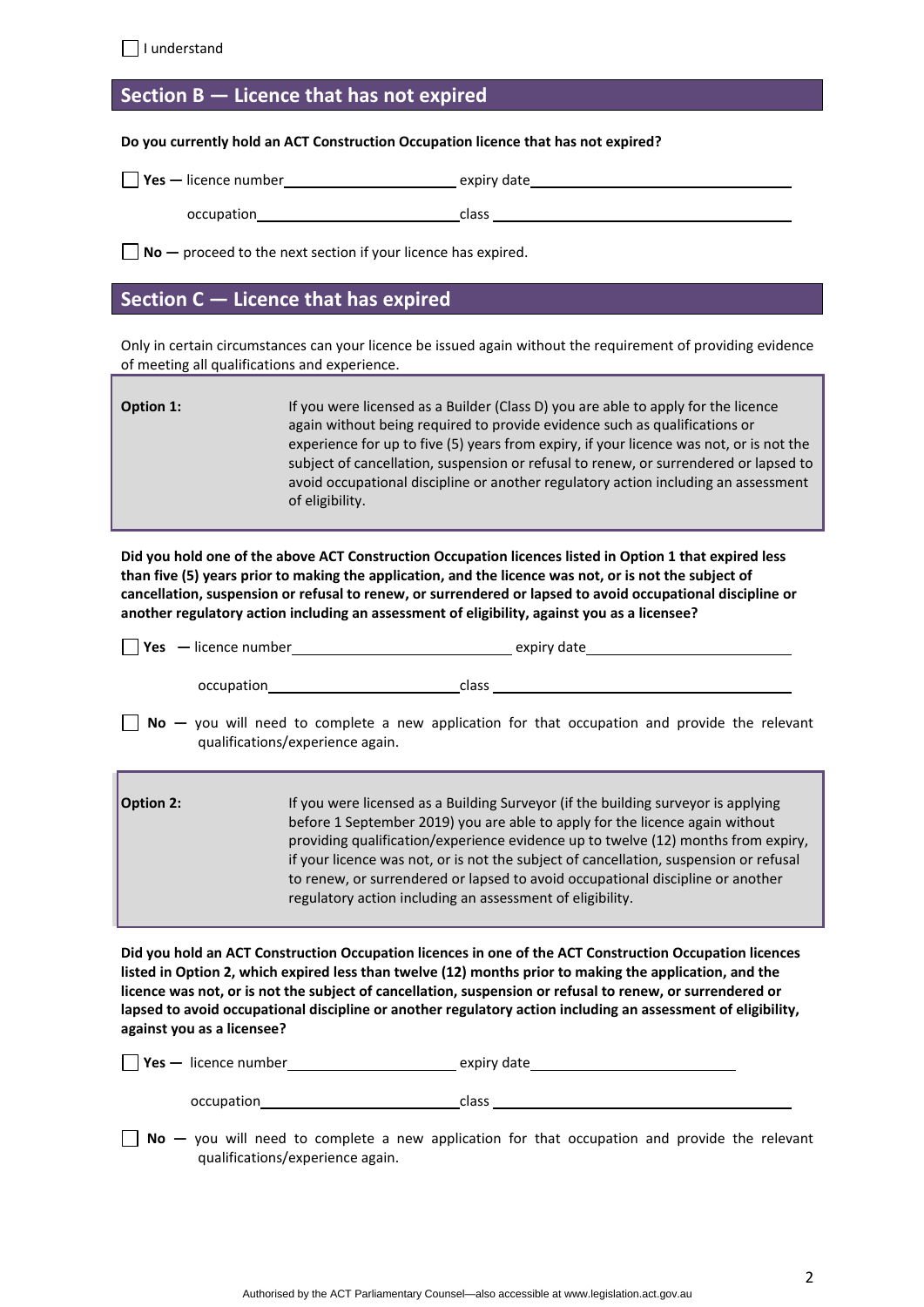| <b>Option 3:</b> | If you were licensed as a class A, B or C Builder, or Building Surveyor (if the building<br>surveyor is applying from 1 September 2019) within 12 months you may not need<br>to provide evidence of experience or academic qualifications, but will need to<br>meet additional qualification requirements (for example a written examination,<br>completion of a course or an assessment as outlined in the Qualifications<br>Declaration). |
|------------------|---------------------------------------------------------------------------------------------------------------------------------------------------------------------------------------------------------------------------------------------------------------------------------------------------------------------------------------------------------------------------------------------------------------------------------------------|
|                  | This applies only if the licence was not, or is not the subject of cancellation,<br>suspension or refusal to renew, or surrendered or lapsed to avoid occupational<br>discipline or another regulatory action including an assessment of eligibility,<br>against the licensee (however described).                                                                                                                                          |

**Did you hold an ACT Construction Occupation licences in the occupations listed in Option 3 which expired less than twelve (12) months prior to making the application?**

| <b>Yes</b> — licence Number | expiry date |
|-----------------------------|-------------|
|                             |             |

occupation class

For additional qualification requirements you must provide evidence of completion.

For assessments and written examinations, the Licensing Team will contact you to make the arrangements.

■ No – you will need to complete a new application for that occupation and provide the relevant qualifications/experience again.

## **Section D —Financial Probity**

Evidence of financial resources is required to help demonstrate your ability to fulfil contractual obligations when providing construction services. Failure to provide information below may result in your licence being refused. Please note, individuals who are renewing or applying for a licence in the occupation class of employee, journeyperson or permit will not need to answer the following questions.

**1. Do you have access to financial resources adequate to complete works performed under the licence applied for? (applicants for journeyperson plumber, drainer, gasfitter, electrical permit holder or licences need not complete this question)**

 $\Box$  Yes  $\Box$  No — complete question 4 in this section

- **2. Are you currently, or previously have been, deemed bankrupt or personally insolvent, being any of:**
	- **a. Bankrupt or party to a debt agreement as a debtor under Bankruptcy Act 1966 (Commonwealth);**
	- **b. A party to a personal insolvency agreement as a debtor under the Bankruptcy Act 1966 (Commonwealth);**
	- **c. Have authorised a controlling trustee to control the individual's property, whether or not the individual has entered into a personal insolvency agreement as a debtor under the Bankruptcy Act 1966 (Commonwealth);**
	- **d. Having a status under a law of a foreign country substantially similar to a circumstance in (a) to (d);**
	- **e. Otherwise has applied to take the benefit of any law for the relief of bankrupt or insolvent debtors; or**
	- **f. The director of a company that was an externally administered body corporate within the meaning of the** *Corporations Act 2001* **(Commonwealth).**

 $\Box$  Yes  $-$  please attach details and official documentation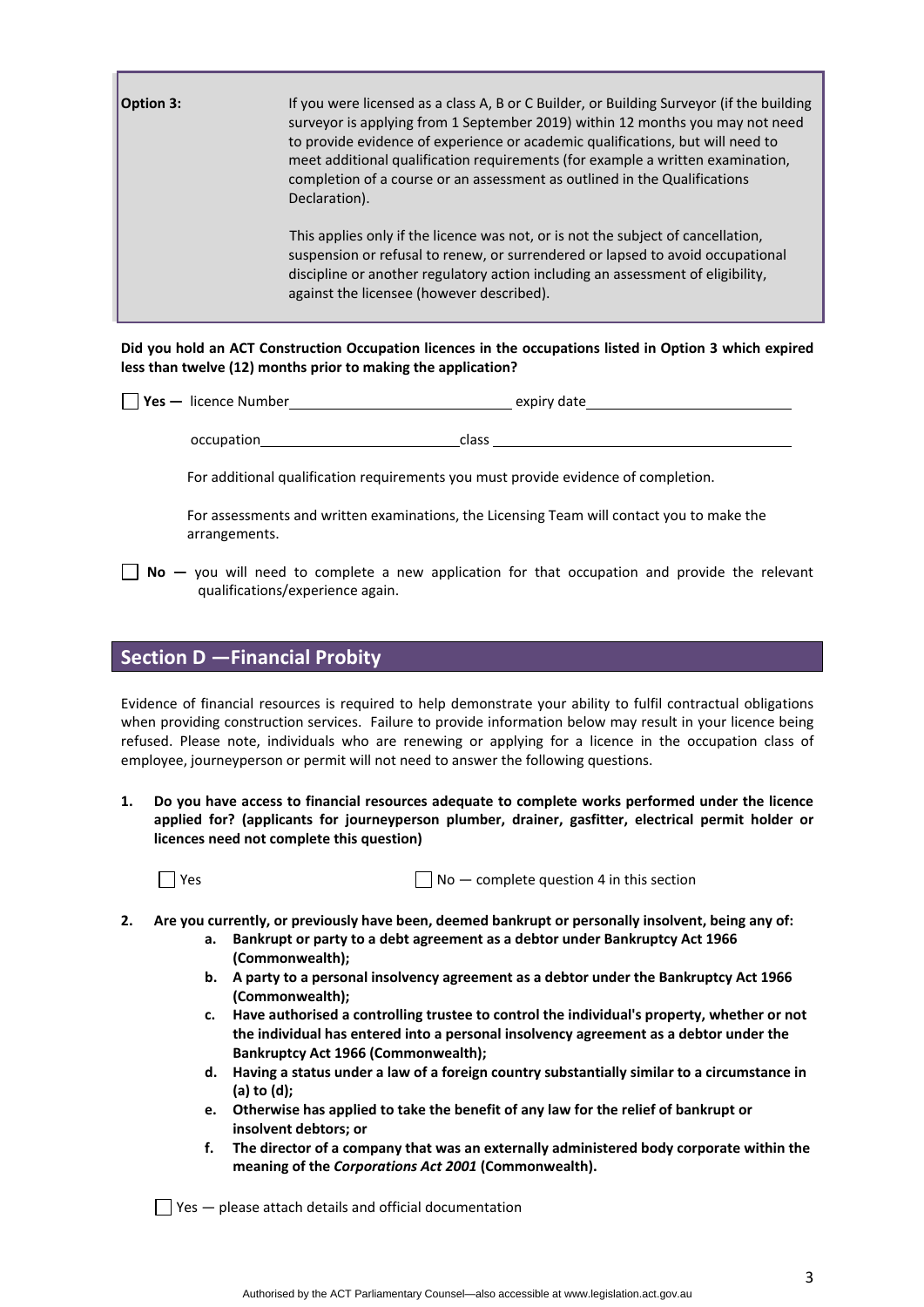$\Box$  No.

**3. Are you aware of any actions being undertaken by you or another entity to enter into arrangements, or bring about any of the circumstances described in question 2 in this section?** 

 $\Box$  Yes  $-$  please attach details and any official documentation

 $\Box$  No.

**4. If you answered 'no' to question 1 or 'yes' to either 2 or 3 in this section, do you wish to only operate as an employee or nominee under another licence?** 

 $\Box$  Yes  $-$  I understand a condition may be imposed on the licence if issued

| licence Number | expiry date |  |
|----------------|-------------|--|
| occupation     | class       |  |

 $\Box$  No  $-$  please note that if you do not wish to have a licence restricted to employee only, you may be ineligible for a licence.

**5. I understand that it is a requirement under law that should my licence be issued, I must notify the Construction Occupations Registrar should I become bankrupt or personally insolvent within 24 hours.**

 $\Box$  I have read and understand the above statement.

## **Section E — Criminal convictions**

Individuals are not eligible for a construction occupations licence if they have been convicted of an offence involving fraud or dishonesty that is punishable by imprisonment for at least one year.

**1. Have you been convicted or found guilty of a criminal offence\* that involves fraud or dishonesty and is punishable by imprisonment of 1 year or more anywhere in Australia or in another country?** 

| $\Box$ No<br>$\Box$ Yes – you must provide comprehensive details in an attachment to this application |  |  |  |
|-------------------------------------------------------------------------------------------------------|--|--|--|
|-------------------------------------------------------------------------------------------------------|--|--|--|

 *\*Please note: Spent convictions under the Spent Convictions Act 2000 do not need to be included in this declaration*

**2. Are you currently being prosecuted for a criminal offence\* that involves fraud or dishonesty and is punishable by imprisonment of 1 year or more anywhere in Australia or in another country?** 

 $\Box$  Yes – you must provide comprehensive details in an attachment to this application  $\Box$  No

 *\*Please note: Spent convictions under the Spent Convictions Act 2000 do not need to be included in this declaration*

**3. I understand that it is a requirement under law that should my licence be issued I must notify the Construction Occupations Registrar if I am convicted of such an offence in the future.** 

 $\Box$  I have read and understand the above statement.

**4. Do you authorise Access Canberra to obtain a criminal history check in relation to your licence application?**

 $\Box$  Yes – I authorise Access Canberra to obtain a criminal history check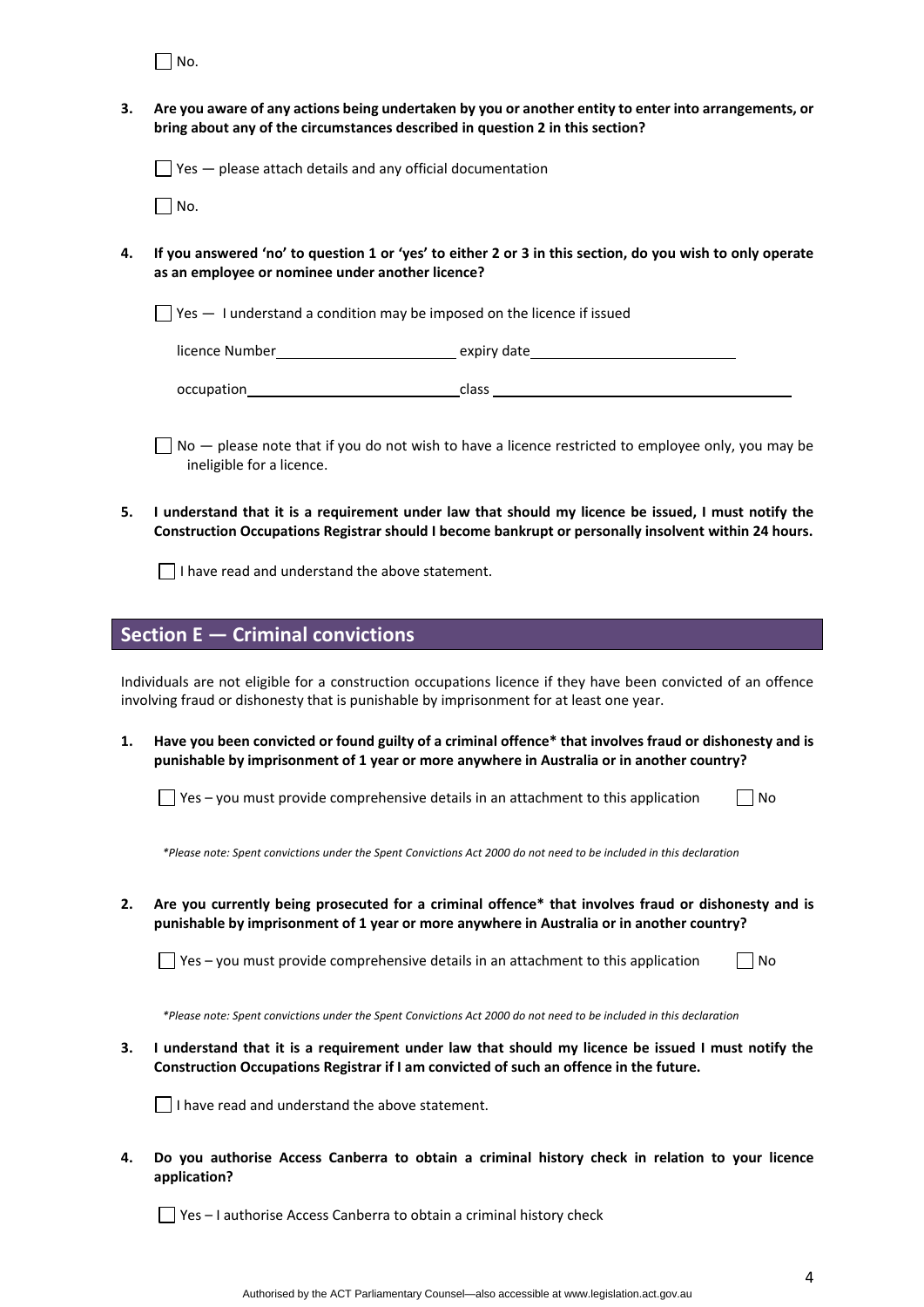□ No – I do not authorise Access Canberra to obtain a criminal history check in relation to my licence application – please note that if you do not provide authorisation to confirm your criminal history you may be ineligible for a licence.

|    | Section E — Licence History Declarations (all applicants)                                                                                                                                                                                                                                                                                                    |                             |
|----|--------------------------------------------------------------------------------------------------------------------------------------------------------------------------------------------------------------------------------------------------------------------------------------------------------------------------------------------------------------|-----------------------------|
| 1. | Have you previously held a licence in the same occupation elsewhere in Australia or in another country?                                                                                                                                                                                                                                                      |                             |
|    | $\Box$ Yes —provide details below of most recent licence/s (attach an additional page if required) $\Box$ No                                                                                                                                                                                                                                                 |                             |
|    | State/Territory/Country                                                                                                                                                                                                                                                                                                                                      |                             |
| 2. | Is your licence in Australia or overseas, currently suspended or cancelled?                                                                                                                                                                                                                                                                                  |                             |
|    | $\blacksquare$ Yes $\smile$ you must attach details                                                                                                                                                                                                                                                                                                          | No                          |
| 3. | Have you previously had your licence, or a licence application, in the same occupation cancelled,<br>refused or suspended in Australia or another country?                                                                                                                                                                                                   |                             |
|    | $\Box$ Yes $-$ you must provide comprehensive details in an attachment to this application                                                                                                                                                                                                                                                                   | No                          |
| 4. | I understand that I must notify the Construction Occupations Registrar if I have a licence that is<br>cancelled, refused or suspended in Australia or in another country.                                                                                                                                                                                    |                             |
|    | $\Box$ I have read and understand the above statement.                                                                                                                                                                                                                                                                                                       |                             |
| 5. | Has your licence ever been subject to conditions, undertakings, limitations or restrictions in Australia<br>or overseas?                                                                                                                                                                                                                                     |                             |
|    | $\Box$ Yes $-$ you must provide comprehensive details in an attachment to this application                                                                                                                                                                                                                                                                   | $\overline{\phantom{a}}$ No |
| 6. | Are you, or have you even been, disqualified under the Construction Occupations (Licensing) Act 2004,<br>or a corresponding prior Act from applying for licence or being licensed in a construction occupation?                                                                                                                                              |                             |
|    | $\Box$ Yes – you must provide comprehensive details in an attachment to this application<br><b>No</b>                                                                                                                                                                                                                                                        |                             |
| 7. | Have you ever been, or are you currently, the subject of complaints, occupational discipline, demerit<br>activity or rectification orders whilst licensed under the Construction Occupations (Licensing) Act 2004,<br>a corresponding prior Act, or the law of another jurisdiction in Australia or overseas, where those<br>proceedings were not finalised? |                             |
|    | Yes - you must provide comprehensive details in an attachment to this application                                                                                                                                                                                                                                                                            | No                          |
| 8. | Have you ever been, or are you currently a nominee (or equivalent), director or partner of a licensee<br>that has been disciplined or been the subject of other regulatory action by any Tribunal, Board,<br>Commission, Court or Authority, whether in the ACT or outside the ACT, in relation to any construction<br>services?                             |                             |
|    | J Yes – you must provide comprehensive details in an attachment to this application                                                                                                                                                                                                                                                                          | No                          |
| 9. | Do you have any outstanding debts in relation to a rectification order (or equivalent) or regulatory<br>action or as a result of a decision of a Tribunal, Board, Commission, Court or Authority in the ACT or<br>another jurisdiction in relation to a construction service you have provided?                                                              |                             |
|    | Yes - you must provide comprehensive details in an attachment to this application                                                                                                                                                                                                                                                                            | No                          |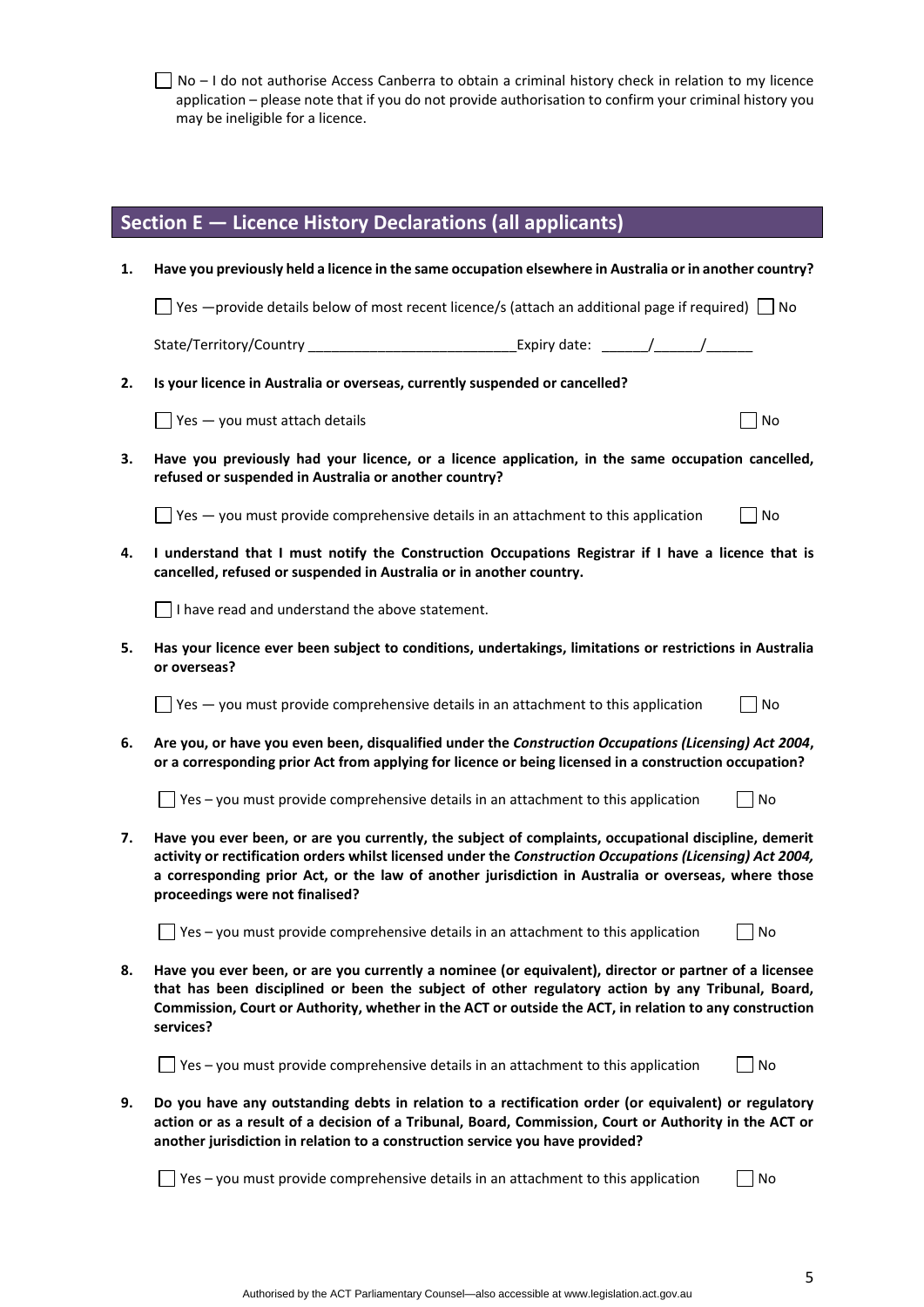**10. I understand that it is a requirement under law that should I be issued a licence I must not perform any licensable building work that is outside the scope of what the licence authorises.**

 $\Box$  I have read and understand the above statement.

**11. I understand that it is a requirement under law that should I be issued a licence I must give evidence to clients of the insurance I hold as a licensed individual in relation to any relevant licensable construction service I intend to undertake prior to providing the services.**

 $\Box$  I have read and understand the above statement.

**12. I understand that it is a requirement under law that should my licence or accreditation be issued I must only advertise licensable construction services with my full name (as it appears on the licence) and my individual licence or accreditation number.\*** 

 $\Box$  I have read and understand the above statement.

*\*Please note: It is an offence to advertise licensable construction services as an individual without including the above.*

**13. I understand that it is a requirement under law that should I be granted a licence, all licensable construction services I may perform must comply with all relevant legislation, codes and standards.**

 $\Box$  I have read and understand the above statement.

**Section F — Specific Documentary Evidence by Occupation (all applicants)**

Please include with your renewal/application the following documentary evidence:

| <b>Builder:</b>           | No further documentary evidence required.                                                                                                                                                                                                                                                                                                                                                                                                                                                                                                                                                                 |
|---------------------------|-----------------------------------------------------------------------------------------------------------------------------------------------------------------------------------------------------------------------------------------------------------------------------------------------------------------------------------------------------------------------------------------------------------------------------------------------------------------------------------------------------------------------------------------------------------------------------------------------------------|
| <b>Building Surveyor:</b> |                                                                                                                                                                                                                                                                                                                                                                                                                                                                                                                                                                                                           |
| For individuals $-$       | Current certificate of currency for Professional Indemnity insurance<br>required at renewal and application. Certificate must adequately state you<br>are covered for building surveyor work. If supplying insurance in a<br>company/partnership name, that company/partnership must be licensed<br>in the ACT and the certificate of currency must also mention your name as<br>being covered for the work. If not able to be provided at the time of<br>renewal, please provide it as soon as you obtain it. Your licence will not be<br>renewed until it is received and you will not be contacted.    |
| For employee class -      | Current certificate of currency for Professional Indemnity insurance in the<br>name of your employer required at renewal and application. A statement<br>from your employer identifying that you (the applicant) are employed by<br>them and will be covered under their insurance is also required. Certificate<br>must adequately state that the company/partnership is covered for<br>building surveyor work. If not able to be provided at the time of renewal,<br>please provide it as soon as you obtain it. Your licence will not be renewed<br>until it is received and you will not be contacted |

# **Section G — Consent and Application Declarations (all applicants)**

I,

\_\_\_\_\_\_\_\_\_\_\_\_\_\_\_\_\_\_\_\_\_\_\_\_\_\_\_\_\_\_\_\_\_\_\_\_\_\_\_\_\_\_\_\_\_\_\_\_\_\_\_\_\_\_\_\_\_\_\_\_\_\_\_\_\_\_\_\_\_\_\_\_\_\_\_\_\_\_\_\_\_\_\_\_\_\_\_\_, *Insert name, address and occupation of person making the declaration*

make the following declaration**:**

**1. I declare:**